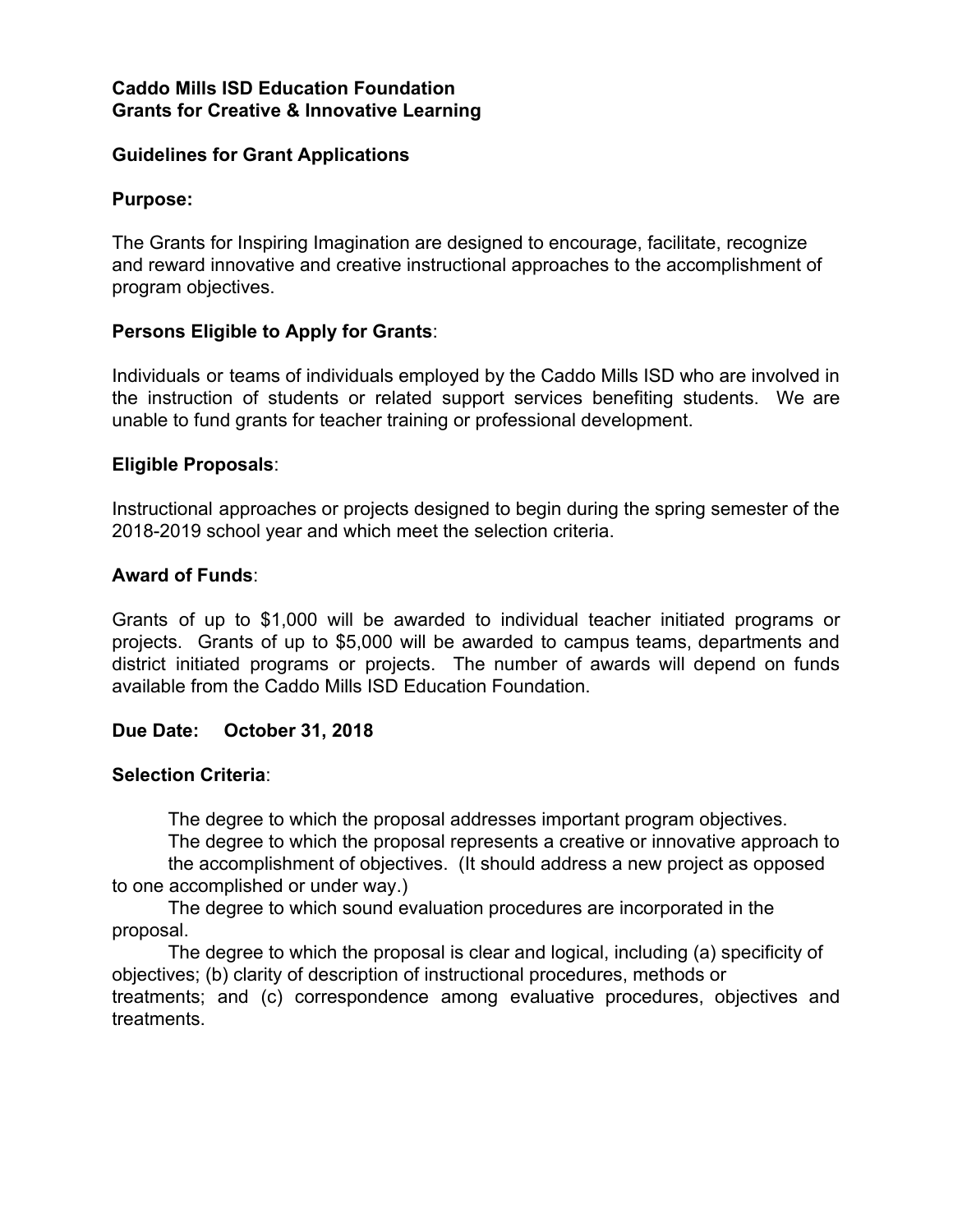## **Selection Process**

- 1. Teacher initiated applications must be reviewed and signed by the principal.
- 2. Signed applications are due to the Curriculum Director no later than October 31, 2018.

3. Applications will be reviewed and commented on by the Grant Application Review Committee made up of the following members:

- A minimum of six Foundation directors appointed by the president of the Foundation Board of Directors
- Curriculum Director
- Technology Director and Assistant Technology Director
- Others as determined by the Foundation Board of Directors

4. For each grant application submitted, the committee shall make one of the following recommendations: (a) disapproval; (b) disapproval with suggestions for resubmission in the next round of grants; (c) approval with conditions and/or modifications; and (d) approval.

5. If recommended for approval, the application is presented to the Board of Directors of the Foundation in summary form for review and formal approval.

6. Applicants will be notified of decisions prior to the last day of January.

Responsibilities of Grant Recipients:

- Use the awards for the purposes intended.
- Prepare a brief evaluation for sharing with other teachers and for inclusion in the Education Foundation's Annual Report.
- 7. Projects will be funded no later than the last day of January.
- 8. All purchases must be made prior to March 1, 2019.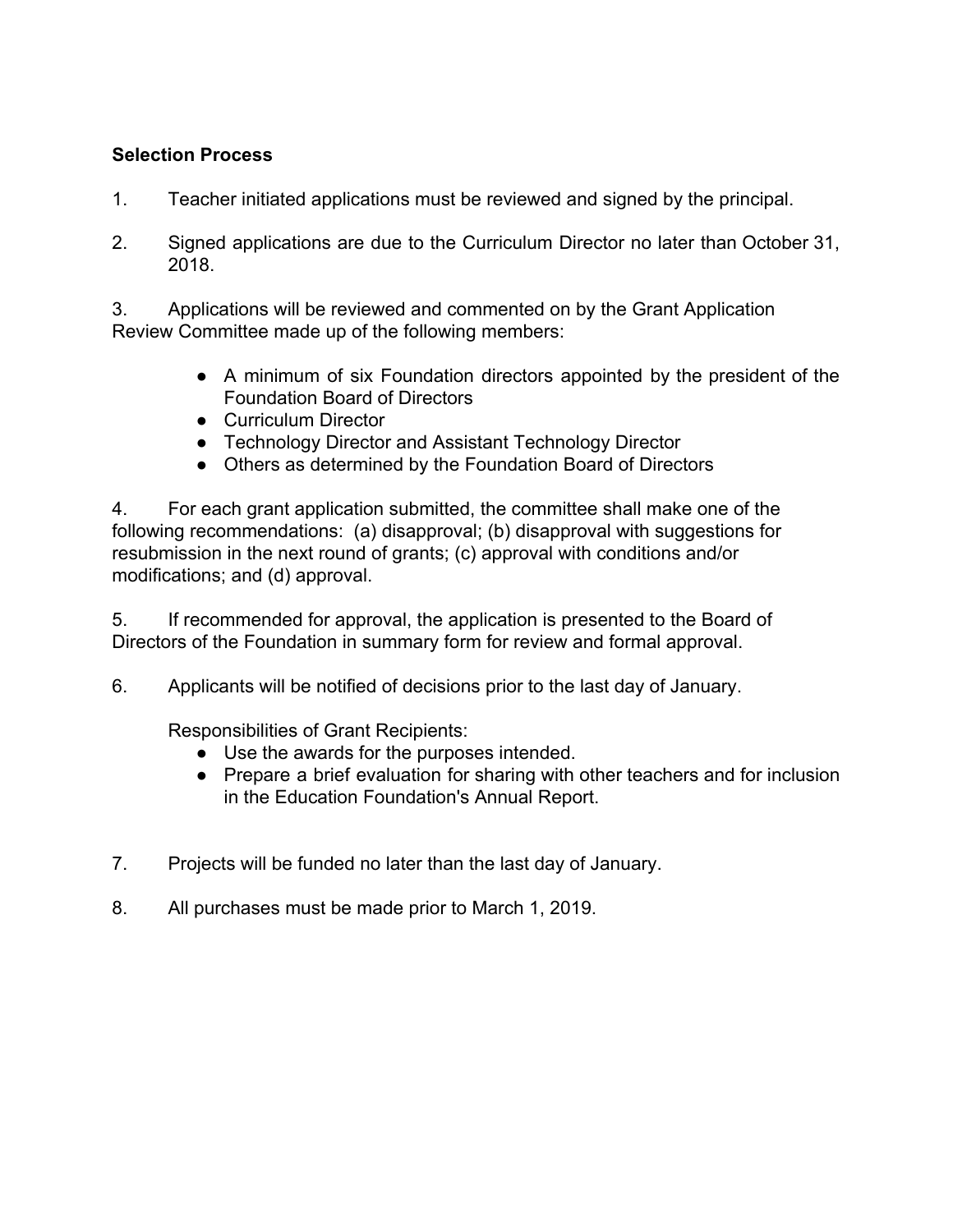# **Guidelines for Completing the Application**

The project is appropriate if you can answer yes to the following questions:

- Is it important to learning? Can it be done? Is it practical?
- Does it enhance a program that is already being used?

Is it new for you? (If you are seeking recognition for something already completed, it is inappropriate.)

- If it involves technology, have you consulted the Technology Director for compatibility with district programs and applications?
- Technology grants MUST be signed by the Technology Director, or Assistant Technology Director.

## **Statement of Purpose**:

Tell what you hope to achieve. (i.e. what will be different or better if the project is successful)

Keep the statement simple and straightforward.

Promise only that which you can reasonably expect to achieve.

## **Statement of Rationale--Address the Following**:

Importance of purpose

How the project relates to the district's strategic educational plan and TEKS The problem or issue addressed

How the project supports the purpose

## **Objectives**:

Limit the number of objectives

Imply or state evaluation in the statement of objectives Be specific

# **Enhance Learning:**

- How will this enhance the learning of students
- If this is an existing program, what new components will this add

## **Instructional Procedures:**

Be specific

List steps

Relate to purpose and objectives

## **Evaluation:**

Relate to stated objectives

Indicate how you will know whether the project was successful

# **Budget:**

- Is the vendor an on the approved vendor list for the district
- Include any shipping and handling cost
- How will the program be maintained after the funding is depleted
- If you are requesting technology, confer with the Technology Director on pricing and compatibility with district technology
- If this is the only company that sells the product, you MUST have a Sole Source Letter and a W-9 from the company.